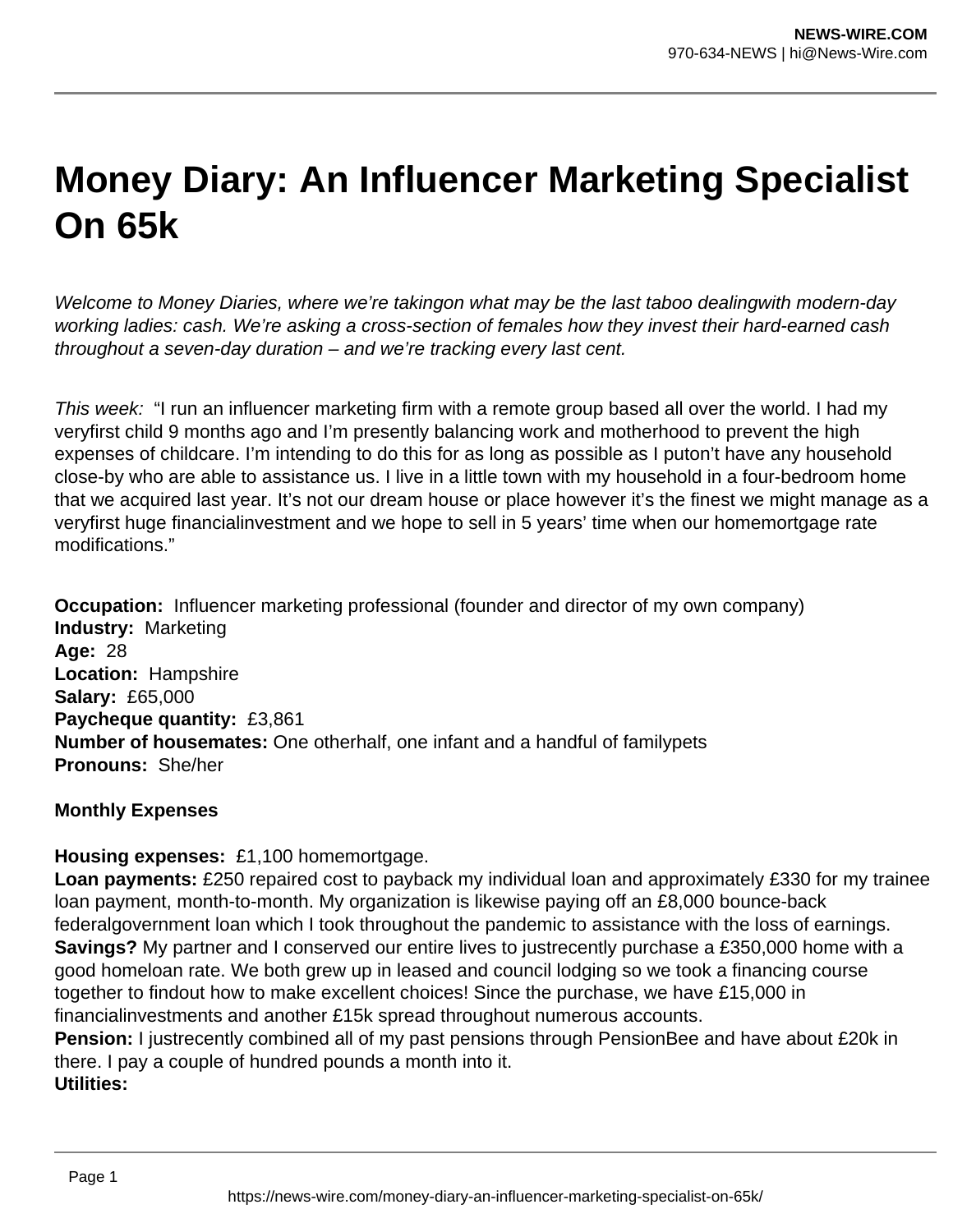Our council tax is £1,650.55, which we pay everyyear, and we have an extra regional upkeep charge for the green areas in our area of £300 everyyear. We pay around £96 quarterly for water and our energy costs averages at £120 per month.

**All other month-to-month costs:** Phone agreement £11. We pay £55 a month for a cleaner who comes every 2 weeks and £50 a month in infant classes which I participatein with our little one. Subscriptions: £6.99 iCloud.

## **Did you getinvolved in any kind of greater education? If yes, how did you pay for it?**

I worked 3 tasks throughout college to save up for university. I had my loans however was still dirt broke upuntil around my 3rd year after graduation.

## **Growing up, what kind of discussions did you have about cash?**

My father informed me to constantly put something aside from every single paycheque into costsavings, even if it was a fiver. I sanctuary't constantly been able to follow that as the bulk of my adult life hasactually been in financialobligation. But we have handled to get on that horse in more current years. My momsanddads have usually constantly been quite penny-wise. Spending cash wasn't something we did really much.

### **Does anybody else cover any elements of your monetary life?**

I've been working to make my own method giventhat I was 13 however I endedupbeing completely economically independent at 18 when I moved out for university. There was no security web and I really insomecases feel that I am now the security web for my household as my momsanddads puton't own their house or have well-paid tasks. My otherhalf and I haveactually taken it in turns to assistance each other over the years. We like to take a lot of danger in our professions – which is how we've handled to go from absolutelynothing to where we are now – however they're constantly really tactical dangers which we talkabout and strategy for months.

## **What was your veryfirst task and why did you get it?**

I began a service at 13 years old, taking grocery orders from the houseboats and privateyachts in my regional harbour. I'd pay my grandad gas cash on the commission I took so he might ferryboat me about to satisfy the orders. I desired to have my own monetary flexibility from a young age.

#### **Do you concern about cash now?**